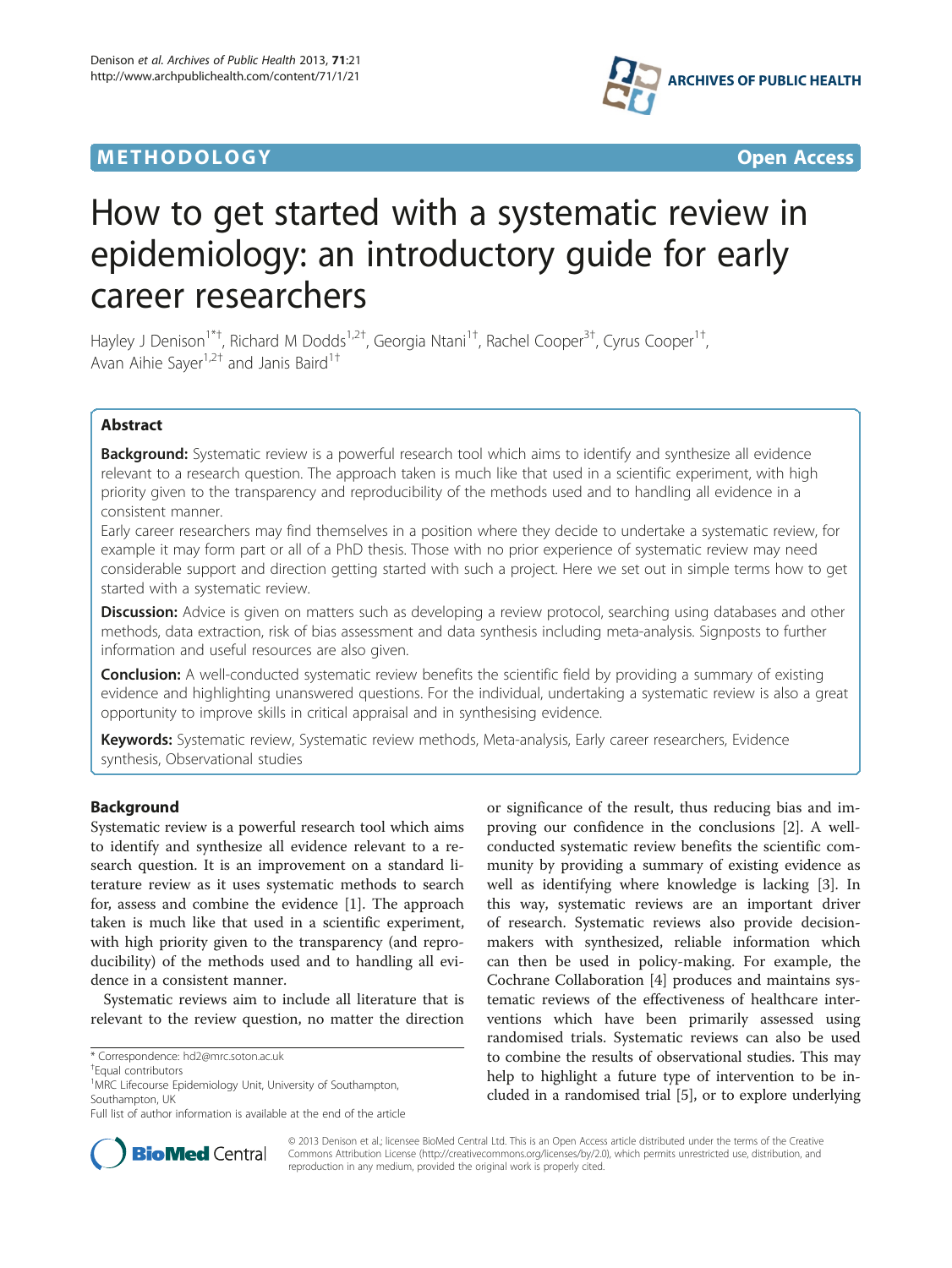aetiological questions looking at the association between risk factor(s) and the outcome of interest [[6-8](#page-7-0)].

Systematic review is employed across a huge range of scientific disciplines, not only medicine, and may be used by researchers of all levels. Early career researchers (ECRs) may find themselves in a position where they decide to undertake a systematic review, for example a systematic review may form part or all of a PhD thesis. Systematic reviews are often a major piece of work, and may take considerable time to conduct. However, the returns from such a piece of work are potentially considerable because they summarize all of the evidence in relation to a particular question. There are other advantages, for example there is no collection of primary data which can be costly and time-consuming, and review work gives a potentially broad exposure to a certain topic as well as epidemiological research in general.

It is strongly advised that systematic reviews are carried out by at least two reviewers who work independently to screen abstracts, extract data and assess risk of bias, thereby reducing the chance of reviewer bias and increasing reliability. Those with no prior experience of systematic review may need considerable support and direction getting started with such a project. Therefore, we have aimed to put together a guidance article, aimed at ECRs, that sets out in simple terms how to get started with a systematic review. This is not a comprehensive guide, but rather a useful starting point encompassing signposts to other resources. The process of systematic review may be applied to many types of study, including both observational and trial designs, and where data is collected using quantitative or qualitative approaches. For the purposes of this guide, we will be focusing on the process of reviewing observational studies which have used quantitative methods. Reviewing qualitative research may involve quite different methodology to that presented here, so alternative resources for guidance on this topic are suggested. A good starting point is the Cochrane Qualitative and Implementation Methods Group website [[9\]](#page-7-0).

# **Discussion**

# Identifying the need for a systematic review

Before embarking on a systematic review, it is important to check that you will not be duplicating existing research. You will therefore need to perform a literature search specifically looking for a systematic review on your topic, as well as checking databases which prospectively record systematic reviews such as PROSPERO [[10\]](#page-7-0). If you do find an existing review, you will need to consider if a further one is now warranted (for example, because relevant research has been published in the interim period) [\[11\]](#page-7-0).

## Developing a protocol

Before you begin your systematic review, it is imperative that you first develop a protocol that is agreed by all reviewers. This is important for several reasons. Firstly, it focuses the purpose of the review and ensures all reviewers are agreed on this. It also establishes a priori how the review will be carried out, and ensures methodological consistency between reviewers. Finally, it serves as a useful reference during the review process, for example when screening articles it will be helpful to have details of the inclusion criteria to hand.

Your protocol needs to contain enough information to enable all reviewers to be able to carry out the review in a consistent manner. The first fundamental step in designing a review protocol is to accurately define the main aims of the review together with some background information. The review question should be clearly stated, and may be one broad question or be broken down into smaller, more specific objectives. Take time to consider the review question when designing your search strategy. When considering aetiological questions, the search strategy will focus on information relating to the exposure and outcome which could be considered as the overlap between two different subjects. For example, searching for articles about the relationship between having peripheral neuropathy and then having falls as a consequence will produce a much smaller number of results than looking for either on their own (see Figure 1). This is referred to as an exposure/outcome model.

The methods section of the protocol will cover the whole process of the review. It should include details about the search strategy: which databases and years of publication are to be searched; what types of search terms will be used (see Table [1\)](#page-2-0); how the screening will be carried out; and what other methods of obtaining data will be used (such as screening reference lists and contacting authors). Inclusion criteria for the review will relate directly to the review question, and should be outlined in sufficient detail that other researchers could apply them.

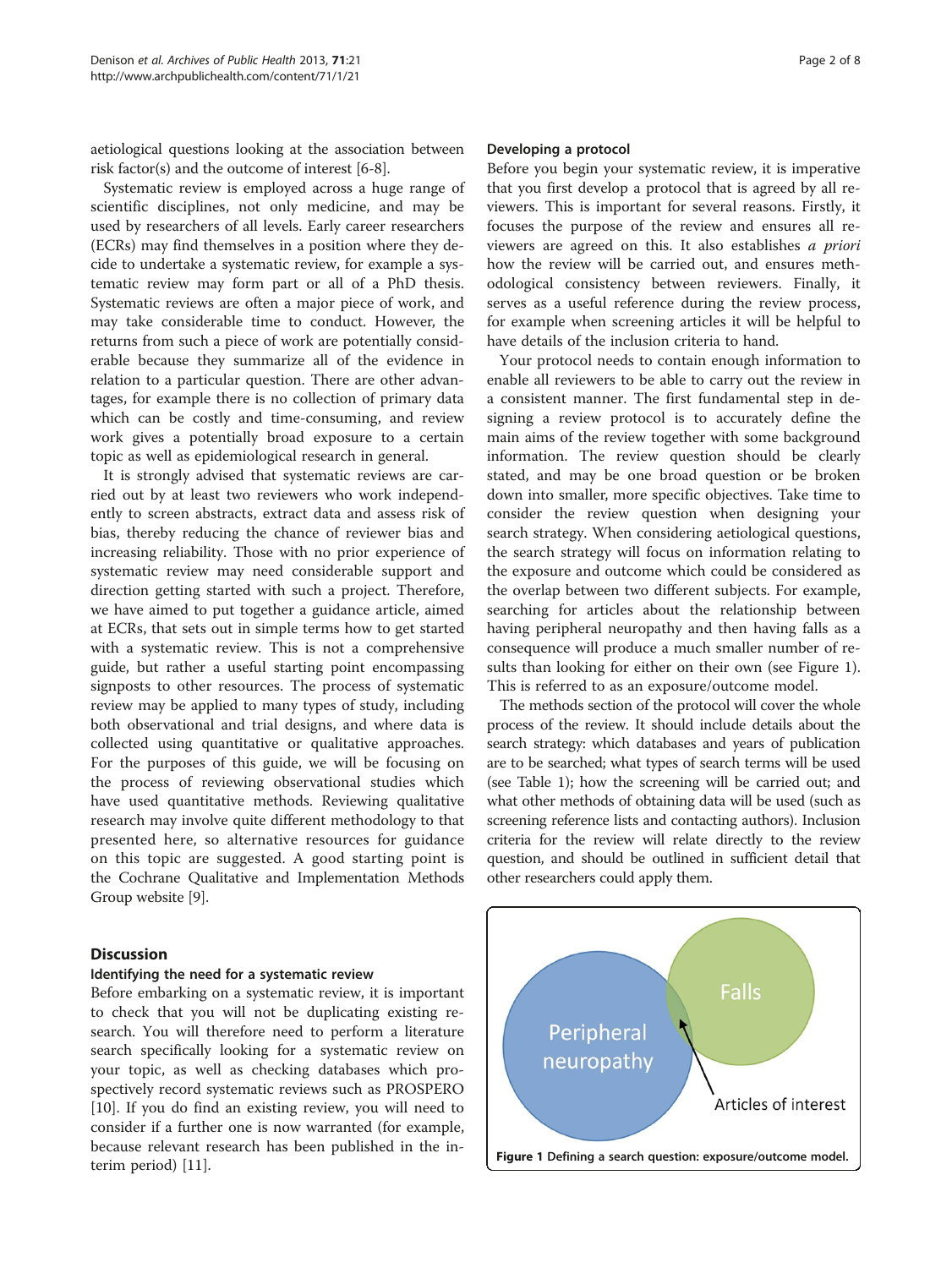## <span id="page-2-0"></span>Table 1 Two main approaches to searching databases for **articles**

### MeSH (Medical Subject Headings) Terms

- Denoted by a trailing slash, e.g. Accidental Falls/
- The complete set of MeSH terms can be searched at [http://www.](http://www.nlm.nih.gov/mesh/) [nlm.nih.gov/mesh/](http://www.nlm.nih.gov/mesh/)
- Usual to put the explode operator beforehand, telling the database that you want articles with the given term as well as terms in relevant sub-categories, e.g. exp Accidental Falls/
- Those for the EMBASE database ("EMTREE") include all of the MeSH terms
- Look at terms assigned to relevant articles which you already have

#### Free-text terms

- Useful as there may not be MeSH term(s) relevant to the area of interest (also newer articles may not yet have been indexed with MeSH terms)
- Denoted with double-quotation marks, a full stop and then the fields of interest, e.g. "falls".ti,ab searches for this word in the title and abstract of all articles
- Worth brainstorming synonyms (e.g. "peripheral neuropathy", "peripheral sensory loss") and also including alternative spellings ("haemoglobin", "hemoglobin" etc.)

Spend time over the inclusion criteria; they are a critical part of the review. Deciding on and laying out the criteria clearly before the review commences will ensure the correct papers are selected to answer your review question, and will save time later on. Factors you may want to consider are: the sample/population of interest; the independent variable; outcomes; study design and setting; language; and publication type. The methods section should also describe: how data extraction will be carried out; how the risk of bias of each article will be assessed; and how data synthesis will take place.

It is important to note that the protocol need not be set in stone. It is permissible to edit and adapt the protocol as you carry out the review, to make it more instructive and/or functional, provided all reviewers are in agreement and that you remain consistent in how articles are selected. It may be that you need to go back and change the inclusion criteria if the initial criteria resulted in inconclusive evidence to answer the review question. A log of protocol changes and reasons for the change should be kept in order that other researchers could repeat the review and arrive at the same answer. Lastly, it is worth referring to established systematic review guidelines at this stage, as it will help in designing your protocol and many journals require completed checklists on submission of the article. There are numerous useful guidelines, two examples commonly used are the PRISMA (Preferred Reporting Items for Systematic Reviews and Meta-analyses) [[12\]](#page-7-0) and MOOSE (Metaanalysis Of Observational Studies in Epidemiology) [[13](#page-7-0)] guidelines.

# Searching

# Searching databases

Your search strategy should involve searching relevant databases of published peer-reviewed literature. MEDLINE and EMBASE are the preferred primary sources, and both should be searched concurrently to ensure comprehensive coverage of the literature [\[14,15\]](#page-7-0). There may also be several other databases which are relevant to your review question; it is worth looking through a list such as that provided by the Centre for Reviews and Dissemination (CRD) to identify these. Having selected which databases to use, you then need to choose a search system to run your searches. It is often easiest to use the system which your institution's library subscribes to, for example, OVID or ATHENS. You should also consider seeking the advice of an information specialist (again, perhaps via your institution's library) when designing your search strategy.

All articles in the MEDLINE database are assigned MeSH (Medical Subject Headings) terms by a team of coders. These provide a powerful way of finding articles related to a given topic. You can browse the different MeSH terms and find out more about the system on the US National Library of Medicine website [\[16](#page-7-0)]. It is important to also supplement your MeSH terms with freetext terms: relevant words or expressions found in specific parts of the article such as the title or abstract (see Table 1). The MeSH terms and free-text terms for each factor can then be combined using the "OR" operator. This produces large numbers of articles which can then be focused to the review question using the "AND" operator. See Figure [2](#page-3-0) for a graphical representation of how this can be applied to a simple search looking for papers related to peripheral neuropathy (the exposure) and risk of having falls (the outcome).

Whilst it is important that your search is designed to capture everything of relevance, it should not be forgotten that the task of screening results needs to be manageable. For searches that have the potential to deliver a particularly large number of results, you may consider using additional criteria to limit the number of articles returned. For example, you could choose to only look at articles published after a certain date, or to exclude animal studies. This process is a balance: you need to weigh up the sensitivity requirements of the search versus the investment in terms of time-burden whilst screening. It is worth remembering that any restrictions you place on your searches will need to be considered when you assess the potential biases of your review whereby the less restrictions you place the better.

#### Grey literature

The term grey literature may be used to refer to any source of information which is not indexed in publication databases, for example conference abstracts or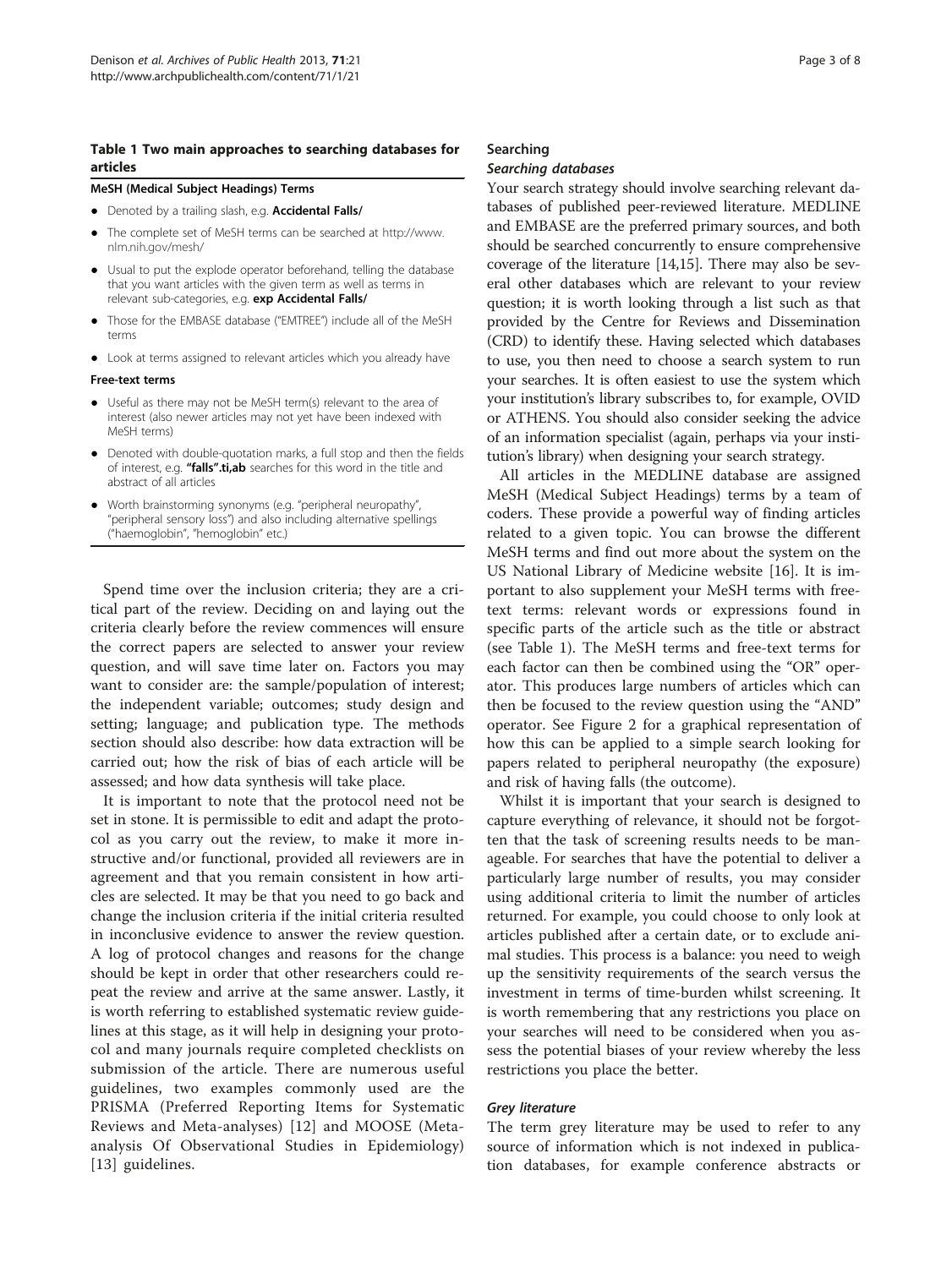<span id="page-3-0"></span>

government reports. You could consider trying to identify relevant conference abstracts either by screening conference proceedings by hand or using a database such as the Zetoc database from the British Library [\[17](#page-7-0)]. The libraries of relevant centres may be able to help you to identify PhD dissertations. The Health Technology Assessments (HTA) database, available on the CRD website [\[18\]](#page-7-0), is a useful source for identifying grey literature if your review question is related to healthcare. Searching for grey literature can be extremely time consuming, so this ought to be weighed up in terms of benefit to the review versus time burden.

# Handling and screening search results Handling search results

The results of your searches will be in the form of a list of articles (and also conference abstracts or other types of grey literature if you have searched for these), which you will then need to screen for relevance to your review question. Depending on the topic and scope of your search, you may have a very large number of results to process, and you may well have more than one list if you have searched a number of relevant sources. In order to be able to screen these carefully and consistently, you will need an appropriate way of handling these data. It is best to store your results in an appropriate programme or format for screening. This could be a Microsoft Word document, a PDF file or reference management software such as Reference Manager or Endnote. A strength of using such reference management software is that it should be possible to remove duplicate articles where you have used several different sources for your search.

It will likely come down to personal preference as to how you manage your search results, but as with all

processes in a systematic review, the key is to be consistent and to keep a record of your methods.

# Screening search results

The purpose of screening is to identify sources of information that are relevant to your review question and fulfil your inclusion criteria. Therefore, in order to do this, it is important to refer back to your protocol to remind yourself of your inclusion/exclusion criteria. Screening should be conducted by two reviewers working independently and disagreements should be resolved through consensus with a third reviewer.

Screening of published articles has two main phases. The first is to look at the exported references from your search to identify potentially relevant papers. The second stage involves then getting a copy of these potentially relevant papers, reading them in full and making a decision on whether they meet the criteria to be included in the review.

Screening can be time consuming, but will generally get quicker as you become practiced at it. Make a note of how far you have got after every screening session, so you can be sure you are starting in the correct place when you return. Look at the title of the paper first; it is usually possible to make a quick decision as to whether the paper is relevant or not just from the title. If you need more information to make a decision, read the abstract. If you are still unsure, include it in the list of potentially relevant papers to obtain in full, and make a decision at that stage when you have the full paper in front of you.

The list of papers to obtain in full should contain enough information about each potentially relevant paper for you to identify it in a database again once you have finished screening. Record the title, first author, year of publication, and any number which identifies the source uniquely (such as the PubMed ID).

It is imperative that you keep a record of the numbers of papers included and excluded at each stage of the screening; this will be needed for when reporting your methods, usually presented in the form of a flow diagram. For the papers you get in full but then exclude from your review, you will need to record the specific reason for this as this will also be presented in the flow diagram.

Screening of conference abstracts is typically much quicker as there is no second phase of obtaining the full version as with a paper. However, as the information contained in conference abstracts is typically more limited, it may be more difficult to establish if they meet the inclusion criteria for your review which still need to be rigorously applied. A lack of information in a conference abstract might be one situation where you consider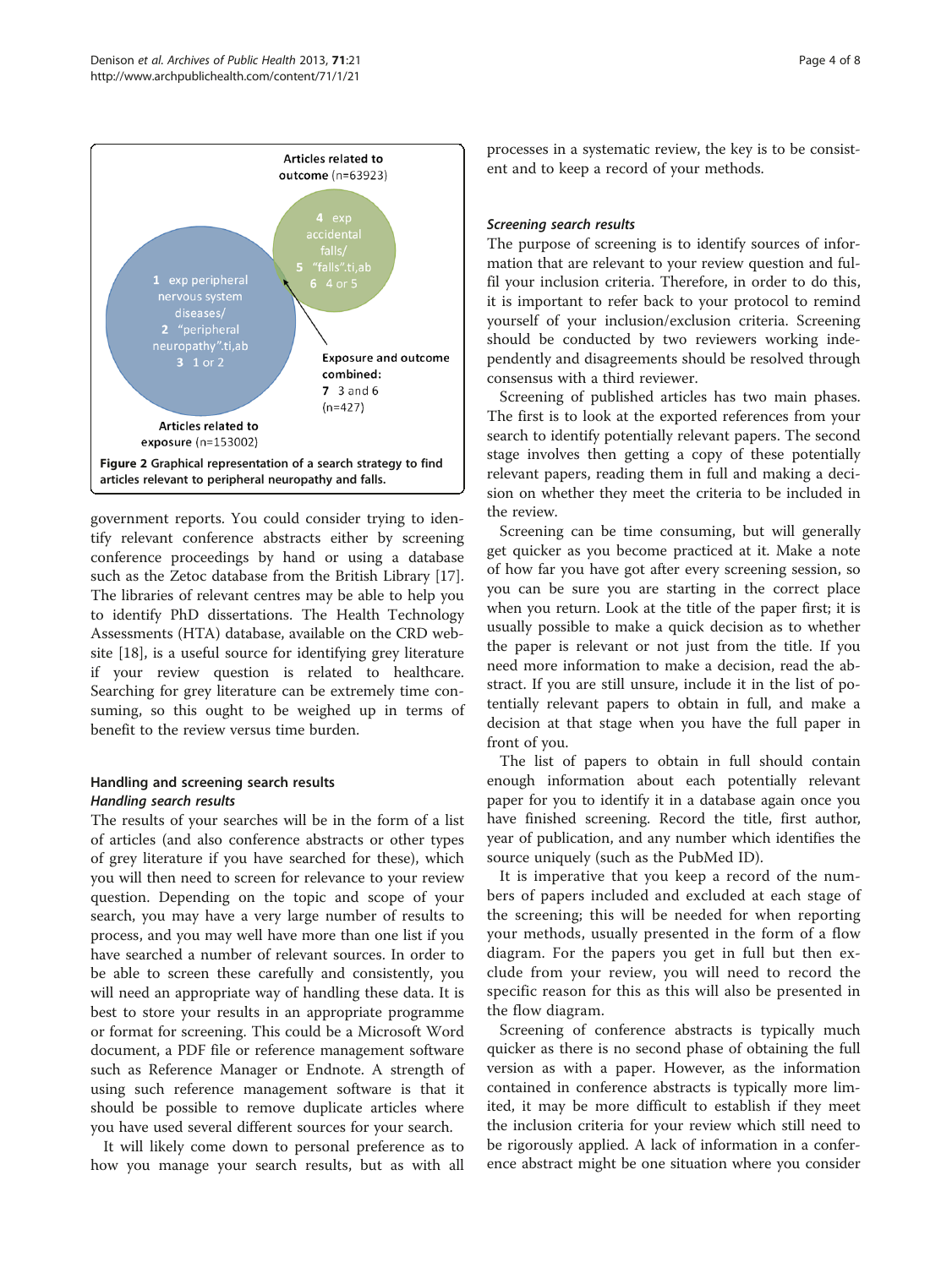contacting the study author for more details, as described in the next section.

# Identification of additional sources following screening Citation searching

There are two components to citation searching: 1. checking the bibliographies of papers already identified and included in the review, to screen earlier articles that they have cited, and 2. checking citation indexes (such as the ISI citation index through Web of Science), to screen later articles that have cited the included papers. Both methods are simple and quick, and can turn up previously overlooked, highly relevant literature.

# Contacting authors

Contacting experts in the field is an important part of any search strategy. Following your initial database search, it may be worth considering contacting the authors of relevant studies (contact details of corresponding authors can usually be found on the published article). As these researchers have expertise in the relevant area of interest, they may be able to inform you of any articles or studies that have been missed (you will need to provide your current list of included articles). Remember, if any new articles are found by this route, the corresponding author(s) of these must also be contacted. While you are contacting authors, you may also wish to ask for clarity on some of the finer points of their article. However, consistency is essential, and all authors must be given the same opportunity to answer the same questions, or bias may be introduced into the review. Additionally, you may decide to ask authors to carry out some further analyses on the data presented in the article, to facilitate their inclusion in a meta-analysis. In addition to being as specific as possible in your request, it is important to make it simple to reply; perhaps provide a table for the authors to fill out. Be sure to acknowledge all help you receive from authors in the write-up of your review.

# Unpublished data

You may also consider asking authors of your included studies, as well other experts in the field, if they are aware of unpublished studies that are relevant to your review. Similarly, you could list cohort studies which you think might have relevant data which have not previously been analysed or published, and then contact the cohort's research team to see if they might be able to contribute to the review.

# Data extraction

Data extraction allows you to locate and synthesise the relevant information from the included papers. Using a standard data extraction form provides consistency and structure to this process. The form needs to be tailored to the individual review and the question that it is trying to answer. When designing the form, you need to think about what analyses you are hoping to do and what descriptive information and data you wish to present in the paper; this will help you to decide what information you wish to extract. It is also worth having a set of guidance notes that set out what is required in each section of the form. This clarifies any points that could be misinterpreted and ensures consistency in data extraction between reviewers.

The data extraction form should be piloted on a couple of studies that meet review inclusion criteria first. This will help you to assess its appropriateness for the review, and to ensure it facilitates effective extraction of the relevant data without including unnecessary information.

Be sure to include on your form: the paper title; authors; type of publication; year of publication; and any other citation information. It may also be useful to include where the paper was found, e.g. MEDLINE or other database search (along with any unique identifier or reference number for the article) or in the reference list of another paper and so on. The type of data extracted will depend on the review question and the types of study available. See Table 2 for a list of possible information that could be extracted.

# Table 2 Information you may wish to consider including on the data extraction form (will vary depending on the research question being addressed)

#### Study description

- Aims and objectives of the study
- Study setting (e.g. geographical location, time period)
- Study design (e.g. cohort or case-control)
- Recruitment procedures used
- Inclusion and exclusion criteria
- Length of follow-up

#### Participant description

- Baseline characteristics
- Follow-up characteristics
- Target population and final number of subjects studied for outcome

#### Description of exposure (or intervention) and outcome measurements

- Description of measurement of exposure and outcome (e.g. instrument, protocol, reliability)
- Description of intervention, randomization and blinding (if applicable)

#### Statistical data/results

- Statistical techniques used (e.g. regression, t-tests)
- Confounding factors adjusted for
- Results of study analysis (e.g. direction and magnitude of association, precision)
- Conclusions of study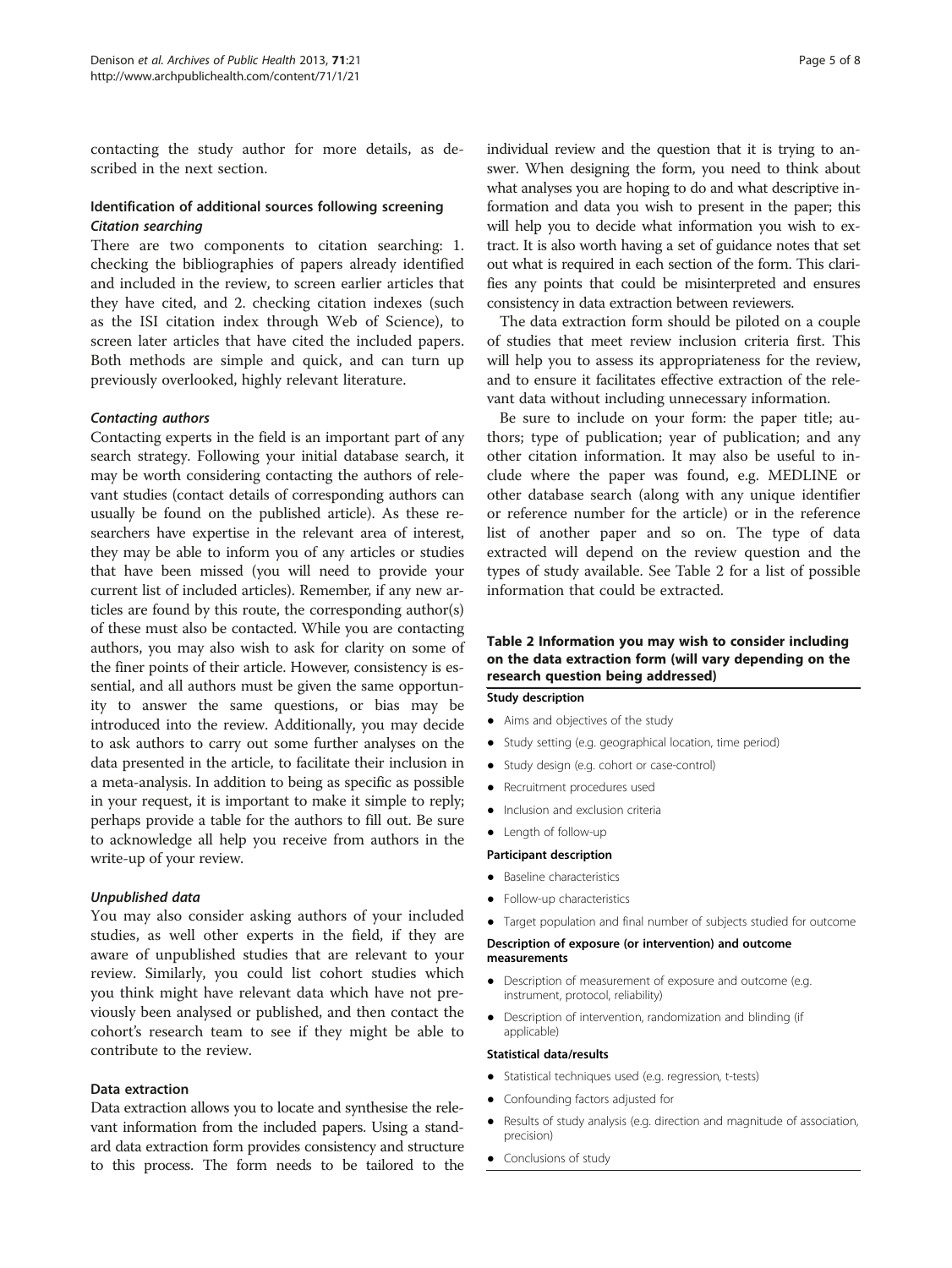## Risk of bias assessment

While extracting the data from your included papers, you should also carry out a risk of bias assessment (a process sometimes referred to as quality assessment). The purpose of this exercise is to assess the risk of bias in relation to your review question. This does not mean a critique of whether the authors themselves were biased. Instead, it refers to the possibility that the data are biased, based on flaws in the design or conduct of the study. This is an important process in the review because it will be useful during the synthesis process to be able to distinguish between studies which appear to give a reliable estimate in relation to your review question, and those studies where there appears to be a strong possibility that bias has been introduced.

Risk of bias assessment may take many different forms and there is no single, validated approach which is appropriate to all systematic reviews. You may wish to use a standard assessment tool, such as that provided in the Cochrane Handbook [[19\]](#page-7-0) or the RTI item bank [\[20](#page-7-0)], or you may prefer to develop one which is specific to the review.

## Results synthesis

#### Narrative synthesis

The initial task is to write a narrative synthesis of your results, often complemented by a series of tables. You will need to summarize information on the characteristics of included studies, such as study setting and design, exposure and outcome measure(s) used and what covariates were measured.

The next stage is to bring together the findings from your included studies. In the same way as for the results section of any individual scientific paper, the idea is to guide the reader through the key findings whilst trying to avoid interpretation. You might summarize the overall direction of effect of a group of studies and consider any results which are not consistent with an apparent trend. You could explore how study findings varied depending on your assessment of their risk of bias in relation to the review question. Following this, you can then explore the scope for meta-analysis.

#### Meta-analysis

Where you have results in numerical form, it is desirable to attempt to combine them using meta-analysis. Meta-analysis is a statistical technique for combining the findings of several independent studies, to provide a more comprehensive estimate of a measure of association. However, it may be that the included studies are too different to justify combining their results, for example in their outcome measure. Therefore, assessing whether meta-analysis is appropriate should be carefully considered [\[21](#page-7-0)].

Meta-analysis relies on having numerical estimates of the effect of the exposure(s) in question in a similar form, such as the change in your outcome per unit change in the exposure, or an odds ratio comparing the odds of the event of interest between exposed and unexposed groups. In general, it may be possible to carry out a meta-analysis using published results, or you may need to consider contacting authors to see if they can re-analyse their work in order to provide an estimate of effect that could be combined with those from other studies.

Such meta-analysis techniques are widely used for summarising evidence in systematic reviews but newer techniques are also being developed. For example, network meta-analysis is a statistical technique developed for estimating the relative effectiveness of different intervention arms in randomised controlled trials (RCTs) [\[22,23](#page-7-0)]. While variations on "conventional" meta-analysis may be valid and useful, they have their associated methodological challenges and it is always advised to consult a statistician on the appropriateness of any meta-analysis technique used.

There are several types of software that you can use to run your meta-analysis. General purpose statistical packages such as SPSS, SAS, R and Stata are widely used. For instance, commands such as the – metan – command in Stata provide highly flexible facilities for running metaanalyses and plotting out their results. However, with the exception of R (which is free) such statistical packages are often expensive to buy. A second option is to use software developed specifically for meta-analysis such as RevMan, Metawin and Comprehensive Metanalysis (CMA). These software packages may have a limited number of data formats that they can accept, or lack of flexibility in adjusting the graphical display of the results. A third option is to meta-analyse data using Microsoft Excel. Although it has a purchase cost, it is often installed in many computers as part of Microsoft Office. Using Excel is a very effective mechanism of learning meta-analysis since it allows you to familiarise yourself with the formulas. Neyeloff et al. 2012 have provided a detailed step-by-step guide about how to perform a meta-analysis and produce forest plots in a Microsoft Excel spreadsheet [\[24\]](#page-7-0).

Whatever software you use, it is advisable that the data entry to create the dataset for meta-analysis is carried out by two reviewers independently to check agreement and avoid typing errors.

## Sensitivity analysis and assessing bias

As well as generating a single pooled estimate, metaanalysis may allow you to explore whether an effect appears to be different in particular subgroups (sensitivity analysis). This can be done by categorising your studies in different ways and analysing their results separately. For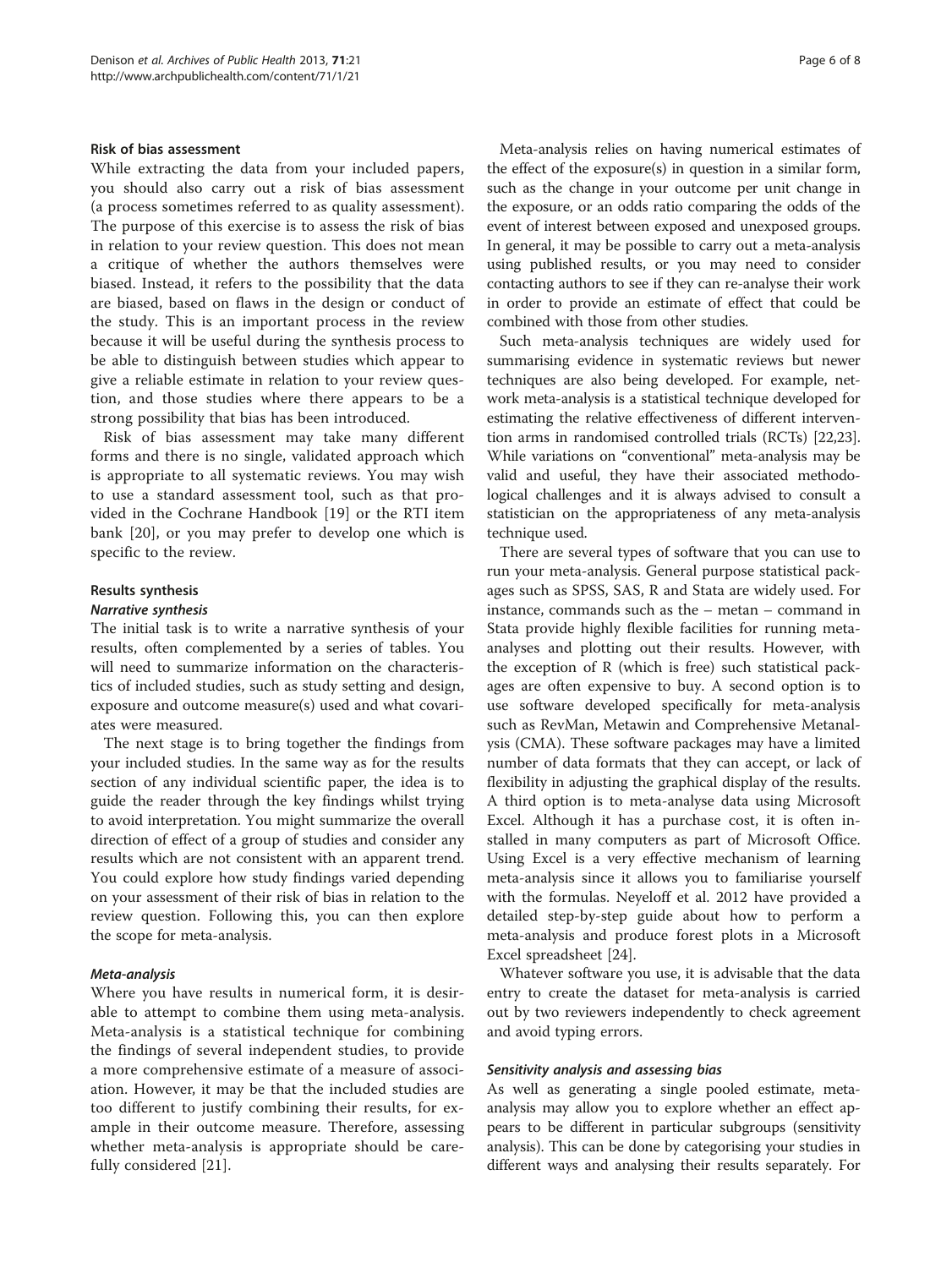example, you may decide in advance that you wish to explore whether an apparent overall effect differs by age group. This could be done by grouping studies by their mean age at time of assessment and producing a separate meta-analysis and pooled effect for each subgroup.

The output from a meta-analysis also includes the level of heterogeneity detected, which refers to the level of variation due to systematic differences in effect size between studies. The overall presence or absence of heterogeneity can be tested by the Q-statistic and can be quantified by the  $I^2$  value that shows the percentage of total variability attributable to between-study variation. If a high level of heterogeneity is detected, it is possible to group studies together based on their characteristics and see whether a particular aspect of study design or study setting seems to be contributing to the heterogeneity seen. The level of heterogeneity will also indicate the type of model to be fitted. If heterogeneity is absent, the most appropriate model is the fixed effects model that assumes an identical true effect across all studies. If heterogeneity is present, the appropriate model to fit is a random effects model that assumes that differences in effect size reported are due not only to sampling error but also due to systematic differences.

Even with a meta-analysis, you should still be critical in interpreting the result. A meta-analysis combines data, but if the original studies are biased, then clearly this bias will still be present in the meta-analysis result. Ignoring sources of bias may mean that the results of your review could be misleading. There are several ways you might attempt to assess the possibility of bias. For example, you could perform a sensitivity analysis in which you group studies into those which you have judged to have low and high risk of bias in relation to the review question, checking to see if there is a difference in the effect estimates. For more information on dealing with bias, see Turner RM et al. 2009 [\[25](#page-7-0)].

It is also recognised that studies showing a strong association or particular direction of results may be more likely to be both submitted and accepted for publication than those which do not, this is termed publication bias [[26\]](#page-7-0). There are specific tests which can help to detect if negative study results might have been expected but are not included in your review because of publication bias [[27\]](#page-7-0). Searching for unpublished data, as described earlier, has the potential to limit this source of bias in your findings.

# Useful resources

This paper is designed to be an introductory guide for Early Career Researchers, and is by no means a comprehensive manual for systematic review. We would advise you to seek guidance from colleagues with experience of

systematic review and also to consult other guidance documents available. A useful publication is the Centre for Reviews and Dissemination (CRD) guidance for undertaking systematic reviews [[2\]](#page-7-0). It presents in detail the methods and steps necessary to conduct a systematic review, as well as addresses questions relating to harm, costs, and how and why interventions work. The Institute of Medicine report Finding What Works in Health Care: Standards for Systematic Review recommends 21 standards for developing high-quality systematic reviews of comparative effectiveness research, and can be accessed from their website [[21](#page-7-0)]. The Evidence for Policy and Practice Information and Co-ordinating Centre (EPPI-Centre), part of the Social Science Research Unit at the Institute of Education, University of London, has vast expertise in systematic review and can offer training and support. They also have some useful resources available to download for free from their website [[28](#page-7-0)]. The National Institute for Health and Clinical Excellence (NICE) also has systematic review methodology documentation available on their website [\[29\]](#page-7-0). The Grading of Recommendations Assessment, Development and Evaluation (GRADE) Working Group is an international collaboration which has produced a substantial amount of guidance on assessing strength of evidence in health care, in the form of a toolbox and publications, both freely available from their website [\[30\]](#page-7-0). In addition to online sources of information, there are also numerous books available on the topic of systematic review (for example Petticrew and Roberts 2006 [[3](#page-7-0)], Gough, Oliver and Thomas 2012 [[31](#page-7-0)], Egger, Davey-Smith and Altman 2001 [\[32\]](#page-7-0)). See Table 3 for some final, general tips.

# Conclusion

In conclusion, systematic review is a powerful and valuable tool in observational epidemiology, and can be used to answer research questions as well as generate new hypotheses and identify areas where knowledge is lacking. On a personal level, undertaking a systematic review is a great opportunity to improve skills in critical appraisal and in synthesising evidence, and can be useful through all stages of your career. We hope that this guide

# Table 3 General tips

- Do seek the advice of an experienced literature searcher, such as a member of staff in institution's Library
- Make sure you record each step in the review, much like keeping a log of laboratory experiments
- Always think about consistency in your approach. Some parts of your review such as the protocol and search strategy may go through several iterations but the key is to handle all sources of information in the same way
- Consider looking through existing published systematic reviews to get an idea of what the end result of your review may look like